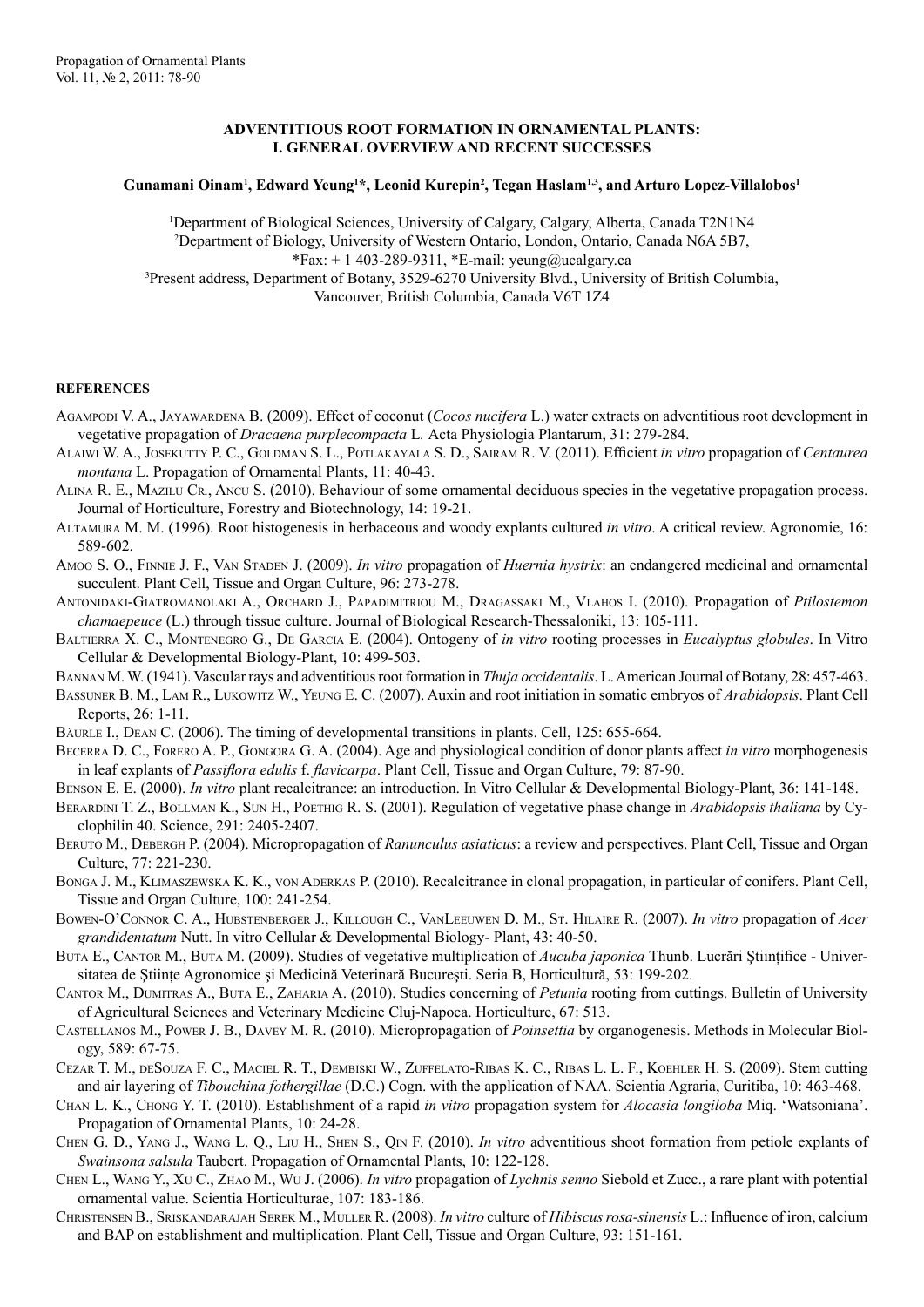- CORREDOIRA E., BALLESTER A., VIEITEZ A. M. (2008). Thidiazuron-induced high –frequency plant regeneration from leaf explants of *Paulowina tomentosa* mature tree. Plant Cell, Tissue and Organ Culture, 95: 197-208.
- Costinela S., Doina A. (2009). Research concerning generative and vegetative propagation on *Nerium oleander* L. Journal of Horticulture, Forestry and Biotechnology, 13: 306-308.
- Dai W., Su Y., Castillo C., Beslot O. (2011). Plant regeneration from *in vitro* leaf tissues of *Viburnum dentatum L.* Plant Cell, Tissue and Organ Culture, 104: 257-262.
- Davis T. D., Haissig B. E. (1994). Biology of adventitious root formation. Plenum Press, New York, 343 pp.
- Davis T. D., Haissig B. E., Sankhla N. (Eds) (1988). Adventitious root formation in cuttings. Dioscorides Press, Portland, Oregon, 315 pp.
- De Klerk G.-J. (2002). Rooting of microcuttings: Theory and practice. In Vitro Cellular & Developmental Biology-Plant, 38: 415-422.
- DE KLERK G.-J., ARNHOLDT-SCHMITT B., LIEBEREI R., NEUMANN K.-H. (1997). Regeneration of roots, shoots and embryos: physiological, biochemical and molecular aspects. Biologia Plantarum, 39: 53-66.
- Dhaliwal H. S., Ramesar-Fortner N. S., Yeung E. C., Thorpe T. A. (2003). Competence, determination, and meristemoid plasticity in tobacco organogenesis *in vitro*. Canadian Journal of Botany, 81: 611-621.
- Dhar U., Joshi M. (2005). Efficient plant regeneration protocol through callus for *Saussurea obvallata* (DC.) Rdgew. (Asteraceae): effect of explants type, age and plant growth regulators. Plant Cell Reports, 24: 195-200.
- Dias M. C., Almeida A., Romano A. (2002). Rapid clonal multiplication of *Lavandula viridis* L'Her through *in vitro* axillary shoot proliferation. Plant Cell, Tissue and Organ Culture, 68: 99-102.
- Dobránszki J., Teixeira da Silva J. A. (2010). Micropropagation of apple a review. Biotechnology Advances, 28: 462-488.

Driver J. A., Kuniyuki A. N. (1984). *In vitro* propagation of Paradox Walnut rootstock. HortScience, 19: 507-509.

- Durkovic J., Pichler V., Lux A. (2005). Micropropagation with a novel pattern of adventitious rooting in Formosan sweetgum. Canadian Journal of Forest Research, 35: 2775-2780.
- Eeckhaut T., Janssens K., Keyser E. D., Riek J. D. (2010). Micropropagation of Rhododendron. Protocols for in vitro propagation of ornamental plants, Methods in molecular biology, 589: 141-152.
- Esau K. (1977). Anatomy of seed plants,  $2<sup>nd</sup>$  edition. John Wiley and Sons, New York, 550 pp.
- Evenor D., Reuveni M. (2004). Micropropagation of *Achillea filipendulina* cv.'Parker'. Plant Cell, Tissue and Organ Culture, 79: 91-93.
- FABIJAN D., YEUNG E., MUKHERJEE I., REID D. M. (1981). Adventitious rooting in hypocotyls of sunflower (*Helianthus annuus*) seedlings. Physiologia Plantarum, 53: 578-588.
- Falasca G., Zaghi D., Possenti M., Altamura M. M. (2004). Adventitious root formation in *Arabidopsis thaliana* thin cell layers. Plant Cell Reports, 23: 17-25.
- Frabetti M., Pesce-Gutierrez P., Mendoza-de Gyes E., Rugini E. (2009). Micropropagation of *Teucrium fruticans* L., an ornamental and medicinal plant. In Vitro Cellular & Developmental Biology-Plant, 45: 129-134.
- Friml J., Benkova E., Blilou I., Wisniewska J., Hamann T., Ljung K., Woody S., Sandberg G., Scheres B., Jurgens G., Palme K. (2002). AtPIN4 mediates sink-driven auxin gradients and root patterning in *Arabidopsis*. Cell, 108: 661-673.
- Gahan P. B. (2007). Totipotency and the cell cycle. *In*: Jain S. M., Haggman H. (Eds). Protocols for micropropagation of woody trees and fruits, Springer, Dordrecht, The Netherlands, pp. 3-14.
- Gahan P. B., George E. F. (2008). Adventitious regeneration. *In*: George E. F., Hall M. A., De Klerk G.-J. (Eds). Plant Propagation by tissue culture 3rd edition. Volume 1. The background. Springer, Dordrecht, The Netherlands: 355-401.
- Gantait S., Mandal N., Bhattacharya S., Das P. K. (2010). An elite protocol for accelerated quality-cloning in *Gerbera jamesonii*  Bolus cv. Sciella. In Vitro Cellular & Developmental Biology-Plant, 46: 537-548.
- Geiss G., Gutierrez L., Bellini C. (2009). Adventitious root formation: new insights and perspectives. Annual Plant Reviews, 37: 127-156.
- George L., Preece J. E. (2009). Shoot forcing and rooting of *Betula nigra* L. Propagation of Ornamental Plants, 9: 181-184.
- Giatromanolaki A. A., Dragassaki M., Vlahos I., Papadimitriou M. (2006). Vegetative propagation *in vivo* and *in vitro* of *Staehelina petiolata* (L.) Hilliard Et Burt. Propagation of Ornamental Plants, 6: 187-193.
- GOLDFARB B., HACKETT W. P., FURNIER G. R., MOHN C. A., PLIETZSCH A. (1998). Adventitious root initiation in hypocotyl and epicotyls cuttings of eastern white pine (*Pinus strobes*) seedlings. Physiologia Plantarum, 102: 513-522.
- Goncalves J. C., Diogo G., Amancio S. (1998). *In vitro* propagation of chestnut (*Castanea sativa* × *C. crenata*): effects of rooting treatments on plant survival, peroxidase activity and anatomical changes during adventitious root formation. Science Horticulture, 72: 265-275.
- Gresshoff P., Doy C. (1972). Development and differentiation of haploid *Lycopersicon esculentum* (Tomato). Planta, 170: 161-170.
- GRONROOS R., VON ARNOLD S. (1987). Initiation of roots on hypocotyls cuttings of *Pinus contorta in vitro*. Physiologia Plantarum, 69: 227-236.
- Gronroos R., von Arnold S. (1988). Initiation of roots on hypocotyls cuttings of *Pinus sylvestris*, with emphasis on direct rooting, root elongation and auxin uptake. Canadian Journal of Forest Research, 18: 1457-1462.
- Gumuscu A., Cocu S., Uranbey S., Ipek A., Caliskan M., Arslan N. (2008). *In vitro* micro-propagation of endangered ornamental plant- *Neotchihatchewia isatidea* (Boiss.). African Journal of Biotechnology, 7: 234-238.
- HAECKER A., GROB-HARDT R., GEIGES B., SARKAR A., BREUNINGER H., HERRMANN M., LAUX T. (2003). Expression dynamics of  $WOX$ genes mark cell fate decisions during early embryonic patterning in *Arabidopsis thaliana*. Development, 131: 657-668.
- Haissig B. E., Davis T. D. (1994). A historical evaluation of adventitious rooting research to 1993. *In*: Davis T. D., Haissig B. E. (Eds). Biology of adventitious root formation. Plenum Press, New York: 275-331.
- Hamann A. (1998). Adventitious root formation in cuttings of loblolly pine (*Pinus taeda* L.): developmental sequence and effects of maturation. Trees, 12: 175-180.
- Hatzilazarou S., Rifaki N., Patsou M., Kostas S., Economou A. S. (2009). *In vitro* propagation of *Viburnum dentatum* L. var. *Lu-*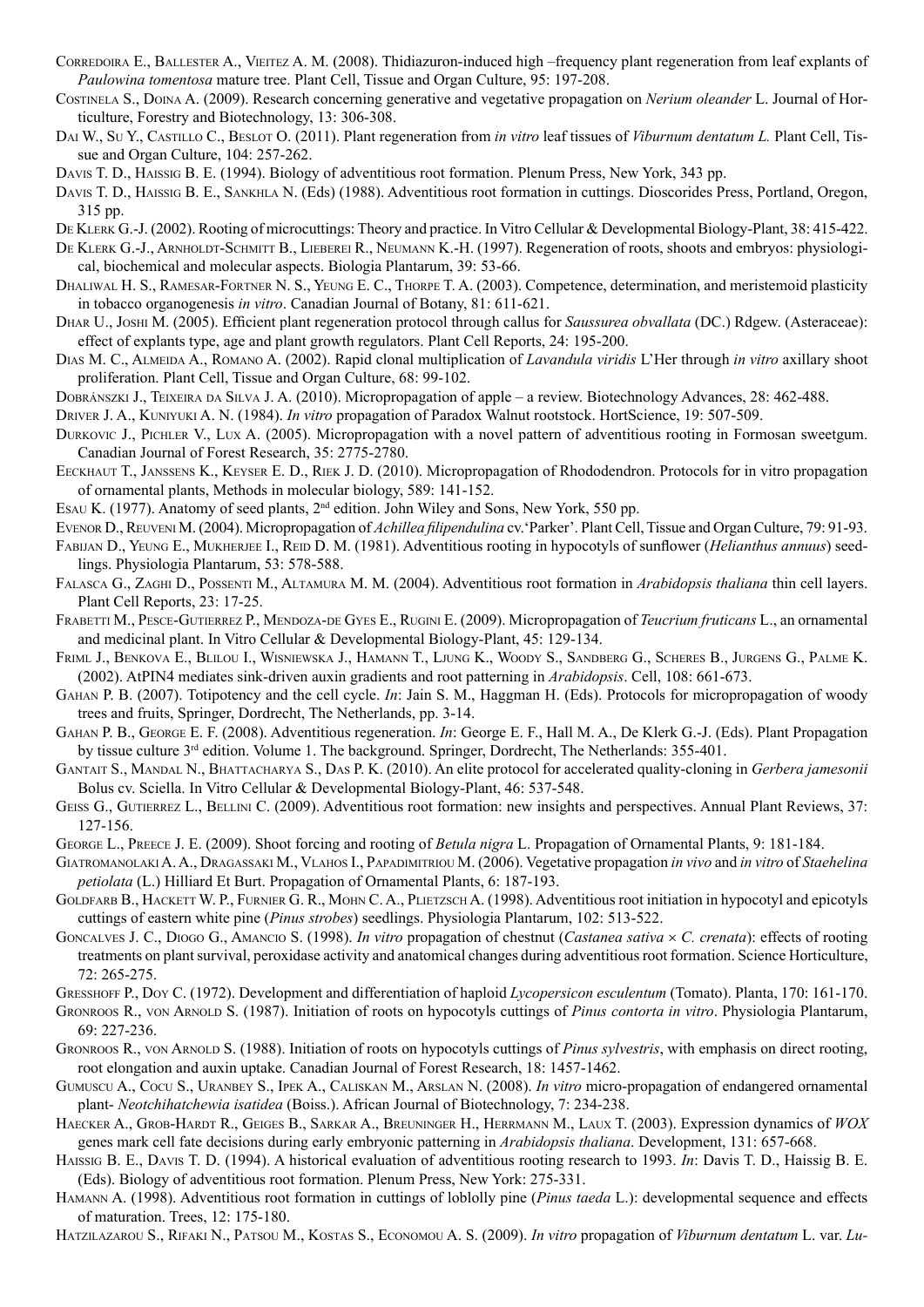*cidum* Aiton. Propagation of Ornamental Plants, 9: 39-42.

Hatzilazarou S. P., Syros T. D., Yupsanis T. A., Bosabalidis A. M., Economou A. S. (2006). Peroxidases, lignin and anatomy during *in vitro and in vivo* rooting of gardenia (*Gardenia jasminoides* Ellis) microshoots. Journal of Plant Physiology, 163: 827-836.

Hazra S. K., Das S., Das A. K. (2001). Sisal plant regeneration via organogenesis. Plant Cell, Tissue and Organ Culture, 70: 235-240.

- Hicks G. S. (1987). Adventitious rooting of apple microcuttings *in vitro*: an anatomical study. Canadian Journal Botany, 65: 1913-1920.
- Hu Z., Li W., Guo G. Q. (2005). High efficiency *in vitro* plant regeneration from cotyledon explants of *Incarvillea sinensis*. In Vitro Cellular & Developmental Biology-Plant, 41: 662-665.
- Iapichino G. (2007). *In vitro* propagation of *Lithodora rosmarinifolia* (Ten.) Hohnest., a rare endemic Sicilian shrub with potential as ornamental plant. Propagation of Ornamental Plants, 7: 184-189.
- Iapichino G., Airò M. (2008). Micropropagation of *Metrosideros excelsa*. In Vitro Cellular & Developmental Biology-Plant, 44: 330-337.
- Iliev I., Kitin P., Funada R. (2001). Morphological and anatomical study on *in vitro* root formation of silver birch (*Betula pendula* Roth.). Propagation of Ornamental Plants, 1: 10-19.
- Iliev I., Tomita M. (2003). Micropropagation of *Betula pendula* Roth. 'Fastigiata' by adventitious shoot regeneration from leaf callus. Propagation of Ornamental Plants, 3: 20-26.
- Imin N., Nizamidin M., Wu T., Rolfe B. G. (2007). Factors involved in root formation in *Medicago truncatula*. Journal of Experimental Botany, 58: 439-451.
- Ionela-Loredana C., Diona A. (2009). Research concerning some woody flower plants biology and propagation technology. Journal of Horticulture, Forestry and Biotechnology, 13:73-75.
- Jabbarzadeh Z., Khosh-Khui M. (2005). Factors affecting tissue culture of Damask rose (*Rosa damascena* Mill*.*). Scientia Horticulturae, 105: 475-482.
- Jang G. W., Kim K. S., Park R. D. (2003). Micropropagation of Venus fly trap by shoot culture. Plant Cell, Tissue and Organ Culture,  $72.95 - 98$
- Jásik J., De Klerk G.-J. (1997). Anatomical and ultrastructural examination of adventitious root formation in stem slices of apple. Biologia Plantarum, 39: 79-90.
- Kalinina A., Brown D. C. W. (2007). Micropropagation of ornamental *Prunus* spp. and GF 305 peach, a *Prunus* viral indicator. Plant Cell Reports, 26: 927-935.
- Kanchanapoom K., Posayapisit N., Kanchanapoom K. (2009). *In vitro* flowering from cultured nodal explants of Rose (*Rosa hybrida* L.). Notulae Botanicae Horti Agrobotanici Cluj-Napoca, 37: 261-263.
- Kancherla S. L., Bhalla P. L. (2001). *In Vitro* propagation of *Pandoreas*. HortScience, 36: 348-350.
- Karami A., Salehi H. (2010). Adventitious root formation in Rohida (*Tecomella undulata* (Sm.) Seem) cuttings. Propagation of Ornamental Plants, 10: 163-165.
- Karppinen K., Gyorgy Z., Kauppinen M., Tolonen A., Jalonen J., Neubauer P., Hohtola A., Haggman H. (2006). *In vitro* propagation of *Hypericum perforatum* L. and accumulation of hypericins, pseudohypericins and phloroglucinols. Propagation of Ornamental Plants, 6: 170-179.
- Kaveriappa K. M., Phillips L. M., Trigiano R. N. (1997). Micropropagation of flowering dogwood (*Cornus florida)* from seedlings. Plant Cell Reports, 16: 485-489.
- Khare P. B., Shukla S. P. (2003). *In vitro* shoot regeneration in stolon explants of an ornamental fern, *Nephrolepis biserrata*. Phytomorphology, 53: 229-233.
- Klekowski E. J. Jr. (1969). Reproductive biology of the Pteridophyta. III. A study of the *Blechnaceae*. Botanical Journal of the Linnaeus Society, 62: 361-377.
- Koetle M. J., Finnie J. F., Van Staden J. (2010). *In Vitro* regeneration in *Dierama erectum* Hilliard. Plant Cell, Tissue and Organ Culture, 103: 23-31.
- Lakshmanan P., Lee C. L., Goh C. J. (1997). An efficient *in vitro* method for mass propagation of a woody ornamental *Ixora coccinea* L. Plant Cell Reports, 16: 572-577.
- LARRABURU E. E., CARLETTI S. M., RODRIGUEZ CACERES E. A., LLORENTE, B. E. (2007). Micropropagation of photinia employing rhizobacteria to promote root development. Plant Cell Reports, 26: 711-717.
- Lauter N., Kampani A., Carlson S., Goebel M., Moose S. P. (2005). *microRNA172* down-regulates *glossy15* to promote vegetative phase change in maize. Proceedings of the National Academy of Sciences (USA), 102: 9412-9417.
- Li Y., Guo W., Liu X., Shan X., Li F., Zhang Z., Liu B. (2006). Efficient micropropagation of Japanese Photinia (*Photinia glabra* (Thunb.) Maxim.) retaining genetic and epigenetic stability. Propagation of Ornamental Plants, 6: 149-155.
- Li Y. F., Sheng Y. D., Wang C. C., Wang N., Lu X. P. (2010). Discussion on the regeneration technology of *Gazania rigens* L. leaves. Agricultural Science and Technology, 11: 64-68.
- Liberman R., Shahar L., Levi A. N., Evenor D., Reuveni M., Shamir M. O. (2010). Shoot regeneration from leaf explants of *Brunfelsia calycina.* Plant Cell, Tissue and Organ Culture, 100: 345-348.
- Lisowska K., Wysokinska H. (2000). *In vitro* propagation of *Catalpa ovate* G. Don*.* Plant Cell, Tissue and Organ Culture, 60: 171-176.
- Liu F., Huang L. L., Li Y. L., Reinhoud P., Jongsma M. A., Wang C. Y. (2011). Shoot organogenesis in leaf explants of *Hydrengea macrophylla* 'Hyd1' and assessing genetic stability of regenerants using ISSR markers. Plant Cell, Tissue and Organ Culture, 104: 111-117.
- Liu J. H., Rein D. M. (1992). Auxin and ethylene-stimulated adventitious rooting in relation to tissue sensitivity to auxin and ethylene production in sunflower hypocotyls. Journal of Experimental Botany, 43: 1191-1198.
- Lloyd G., McCown B. (1981). Commercially feasible micropropagation of mountain laurel, *Kalmia latifolia*, by the use of shoot tip culture. Proceedings of plant propagation Society, 30: 421-427.
- Ma G., Wu G. (2006). Direct shoot organogenesis from cotyledons of *Ochna integerrima* (Lour.) Merrill. Propagation of Ornamental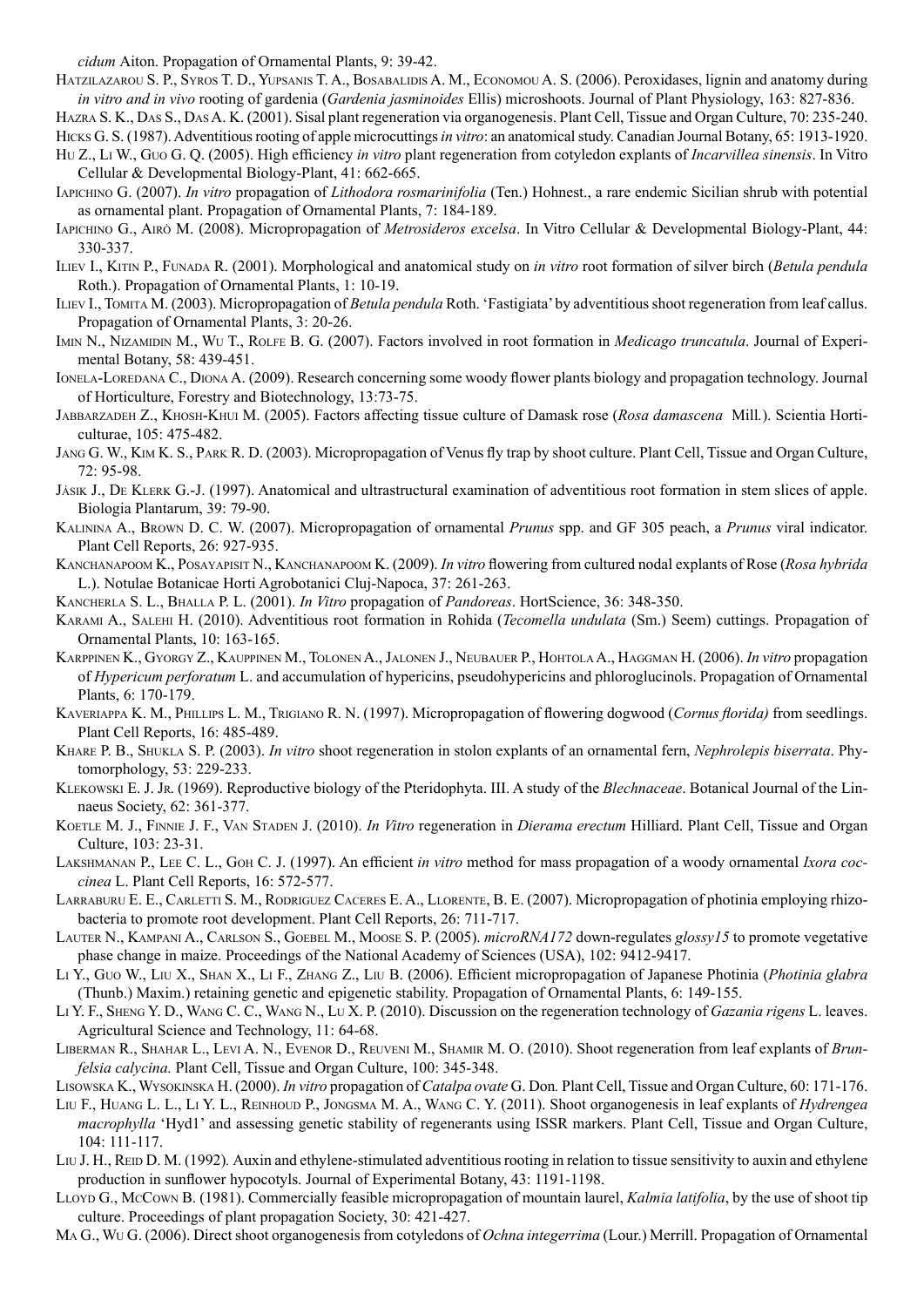Plants, 6: 145-148.

- Mackenzie K. A. D., Howard B. H., Harrison-Murray R. S. (1986). The anatomical relationship between cambial regeneration and root initiation in wounded winter cuttings of the apple rootstock M.26. Annals of Botany, 58: 649-661.
- Marino C., Ponce M. T., Videla M. E., Fioretti S., Cirrincione M. (2003). Micropropagation of *Glandularia perakii* Cov. et Schn. (Verbenaceae), a native species with ornamental potential. Biocell, 27: 57-60.
- Martin K. P. (2005). Cost effective *in vitro* propagation of *Musa ornate* Roxb. through floral tip axis segment culture. Propagation of Ornamental Plants, 5: 84-88.
- McCown B. H. (1988). Adventitious rooting of tissue culture plants. *In*: Davis T. D., Haissig B. E., Sankhla N. (Eds). Adventitious root formation in cuttings, Dioscorides Press, Portland, Oregon: 289-302.
- Metivier P. S. R., Yeung E. C., Patel K. R., Thorpe T. A. (2007). *In vitro* rooting of microshoots of *Cotinus coggygria* Mill, a woody ornamental plant. In Vitro Cellular & Developmental Biology-Plant, 43: 119-123.
- Mohapatra A., Rout G. R., Das P. (2005). Rapid propagation from nodal explants and *in vitro* flowering of three rose cultivars. Propagation of Ornamental Plants, 5: 219-223.
- Mohnen D. (1994). Novel experimental systems for determining cellular competence and determination. *In*: Davis T. D., Haissig B. E. (Eds). Biology of adventitious root formation, Plenum Press, New York: 87-98.
- Moura M., Candelas M. I., Siva L. (2009). *In vitro* propagation of *Viburnum treleasei* Gand., an Azorean endemic with high ornamental interest. HortScience, 44: 1668-1671.
- Murashige T., Skoog F. (1962). A revised medium for rapid growth and bioassays with tobacco tissue cultures. Physiologia Plantarum, 15: 473-497.
- NAIJA S., ELLOUMI N., JBIR N., AMMAR S., KEVERS C. (2008). Anatomical and biochemical changes during adventitious rooting of apple rootstocks MM 106 cultured *in vitro*. Comptes Rendus Biologies, 331: 518-525.
- Nakano M., Nagai M., Tanaka S., Nakata M. (2005). Adventitious shoot regeneration and micropropagation of the Japanese endangered *Hylotelephium sieboldii* (Sweet ex Hook.) H. Ohba and *H*. *sieboldii* var. e*ttyuense* (Tomida) H. Ohba. Plant Biotechnology, 22: 221-224.
- Naumovski D., Radic S., Pevalek-Kozlina B. (2009). *In vitro* micropropagation of *Pulsatilla pratensis* (L.) Miller ssp. Nigricans (Storck) Zamelis. Propagation of Ornamental Plants, 9: 16-20.
- Negi S., Sukumar P., Liu X., Cohen J. D., Muday G. K. (2010). Genetic dissection of the role of ethylene in regulating auxin-dependent lateral and adventitious root formation in tomato. The Plant Journal, 61: 3-15.
- NIEMI K., SCAGEL C. (Eds) (2009). Adventitious root formation of forest trees and horticultural woody plants from genes to applications. Research Signpost, Kerala, India, 408 pp.
- Nikolaou P., Zagas D., Scaltsoyiannes V., Balas E., Xilogianni V., Tsoulpha P., Tsaktsira M., Voulgaridou E., Iliev I., Triantafyllou K., Scaltsoyiannes A. (2008). Advances in the micropropagation of service tree (*Sorbus domestica* L.). Propagation of Ornamental Plants, 8: 154-157.
- Pastur G. M., Arena M., Hernandez L., Curvetto N., Eliasco E. (2005). Histological events during *in vitro* rooting of *Nothofagus nervosa* (Fagaceae). New Zealand Journal of Botany, 43: 61-70.
- Paula A., Pinto C., Monteiro-Hara A. C. B. A., Strip L. C. L., Mendes B. M. J. (2010). *In vitro* organogenesis of *Passiflora alata*. In Vitro Cellular & Developmental Biology-Plant, 46:28-33.
- Pipino L., Braglia L., Giovannini A., Fascella G., Mercuri A. (2010). *In vitro* regeneration and multiplication of Passiflora hybrid "*Guglielmo Betto*". Protocols for in vitro propagation of ornamental plants, Methods in molecular biology, 589: 153-162.
- POETHIG R. S. (2003). Phase change and the regulation of developmental timing in plants. Science, 301: 334-336.
- Pruski K., Astatkie T., Norwak J. (2005). Tissue culture propagation of Mongolian cherry (*Prunus fruticosa*) and Nanking cherry (*Prunus tomentosa*). Plant Cell, Tissue and Organ Culture, 82: 207-211.
- Pruski K.W., Lewis T., Astatkie T., Nowak J. (2000). Micropropagation of Chokecherry and Pincherry cultivars. Plant Cell, Tissue and Organ Culture, 63: 93-100.
- Rahman M. M., Amin M. N., Rahman M. B., Sultana S. (2010). *In vitro* adventitious shoot organogenesis and plantlet regeneration from leaf-derived callus of *Lagerstroemia speciosa* (L.) Pers. Propagation of Ornamental Plants, 10: 149-155.
- Rasmussen A., Smith T. E., Hunt M. A. (2009). Cellular stages of root formation, root system quality and survival of *Pinus elliottii* var. elliottii × *P. caribaea* var. *hondurensis* cuttings in different temperature environments. New Forests, 38: 285-294.
- Regonezi C., Klimaszewska K., Castro M. R., Lima M., de Oliveira P., Zavattieri M. A. (2010). Adventitious rooting of conifers: influence of physical and chemical factors. Tree, 24: 975-992.
- Rodriguez A., Albuerne M., Sánchez Tamés R. (1988). Rooting ability of *Corylus avellana* L.: macromorphological and histological study. Scientia Horticulturae, 35: 131-142.
- Rose R. J., Wang X., Nolan K. E., Rolfe B. G. (2006). Root meristems in *Medicago truncatula* tissue culture arise from vascularderived procambial-like cells in a process regulated by ethylene. Journal of Experimental Botany, 57: 2227-2235.
- Ruffoni B., Mascarello C., Savona M. (2010). *In vitro* propagation of ornamental Myrtus (*Myrtus communis)*. Protocols for in vitro propagation of ornamental plants, Methods in molecular biology, 589: 257-269.
- Seelye J .F., Hofmann B. L., Burge G. K., Morgan E. R. (2001). *In vitro* propagation of *Leptospermum* hybrids. New Zealand Journal of Crop and Horticultural Science, 29: 233-237.
- Shen X., Castle W. S., Gmitter Jr. F. G. (2009). Micropropagation of a *Casuarina* hybrid (*Casuarina equisetifolia L.* × *Casuarina glauca* Sieber ex Spreng) following facilitated seed germination. Plant Cell, Tissue and Organ Culture, 97: 103-108.
- Sivanesan I., Jeong B. R. (2009). *In vitro* propagation of *Sphaneticola trilobata* (L.) Pruski. Propagation of Ornamental Plants, 9: 10-15.
- Sivanesan I., Lee Y. M., Song J. Y., Jeong B. R. (2007). Adventitious shoot regeneration from leaf and petiole explants of *Campanula punctata* Lam. var. *Rubriflora Makino*. Propagation of Ornamental Plants, 7: 210-215.
- Sivanesan I., Song J. Y., Hwang S. J., Jeong B. R. (2010). Micropropagation of *Cotoneaster wilsonii* Nakai- a rare endemic orna-